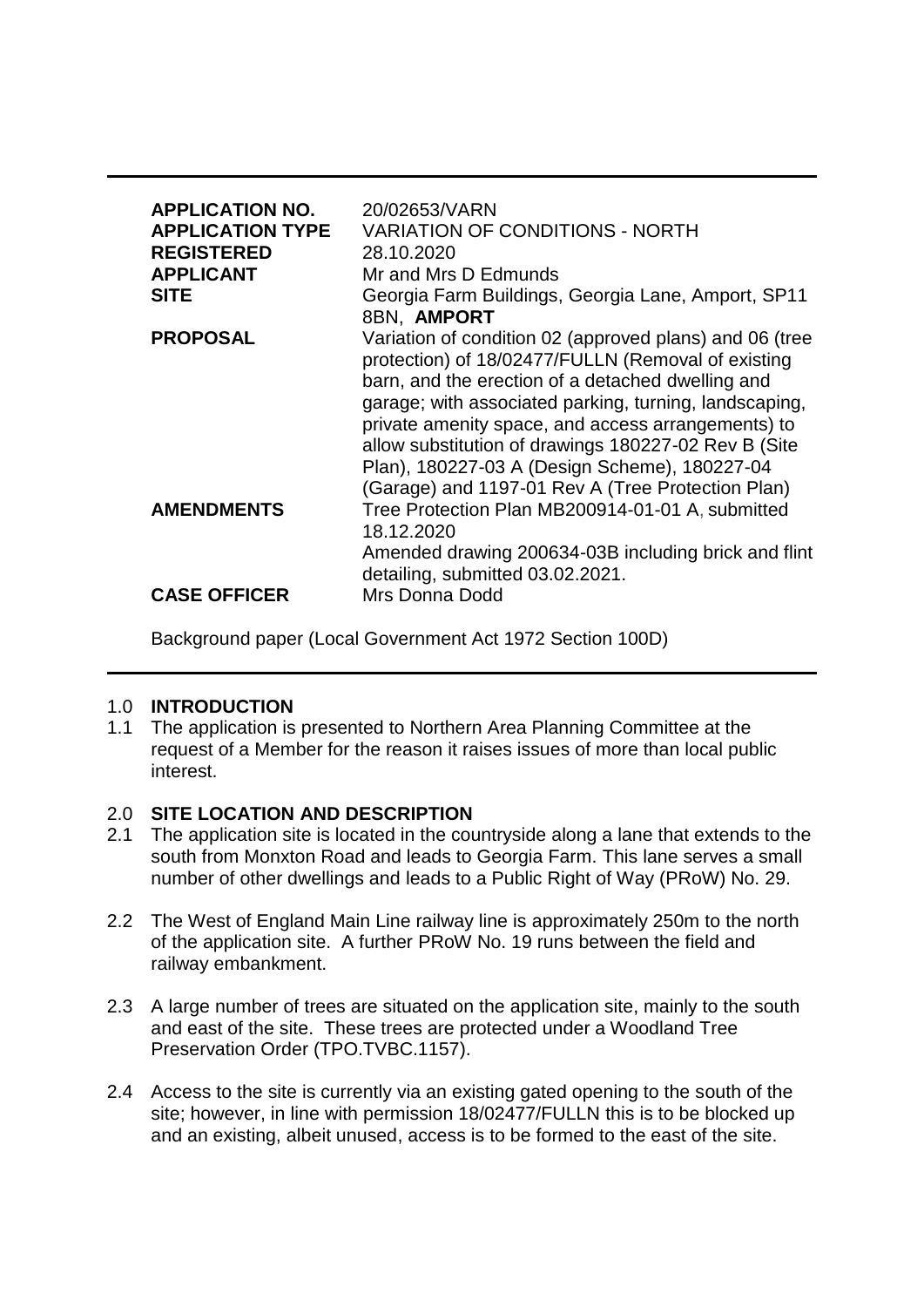# 3.0 **PROPOSAL**

- 3.1 In 2019, permission was granted for the removal of an agricultural barn, and the erection of a detached dwelling and garage; with associated parking, turning, landscaping, private amenity space, and access arrangements.
- 3.2 This extant permission (ref: 18/02477/FULLN) has been commenced and therefore represents a fall-back position which could be implemented without the need for further planning permission.
- 3.3 Permission is sought to vary Condition 02 (approved drawings) to allow the approved drawings to be substituted with drawings: 200634-05A (Site Plan), 200634-03B (Design Scheme), 200634-04 (Garage), and to vary Condition 06 (Tree Protection).

### 3.4 Condition 2

The current proposal seeks to vary Condition 02 of 18/02477/FULLN, in order to supersede the previously approved plans and to allow for the following changes to the scheme:

## East Elevation

- Amended to include greater articulation in the design;
- Single-storey roof form amended from hipped to gable end, with the addition of a roof light;
- Addition of two dormer windows at second floor; and,
- Alterations to the size and design of the windows.

## South elevation

- The addition of two windows at first-floor:
- Increase in the size of the proposed window at first-floor;
- Addition of a dormer window at second floor;
- Replacement of French doors to 4-panel bi-fold doors; and,
- Decrease in roof height of the two-storey element.

### North elevation

- The addition of a side door and circular window, and the re-positioning and design of the window;
- Additional of an external chimney; and,
- Repositioning and re-sizing of the windows at first floor.

### West elevation

- The replacement of a ground-floor window and French doors with two sets of bi-fold doors;
- The addition of a roof light and the removal of the door to the singlestorey element
- Alterations to the design of the bay window and the addition of a balcony with French doors above;
- Repositioning and re-sizing of the windows at first-floor;
- The addition of a window, dormer window and roof light at second-floor: and,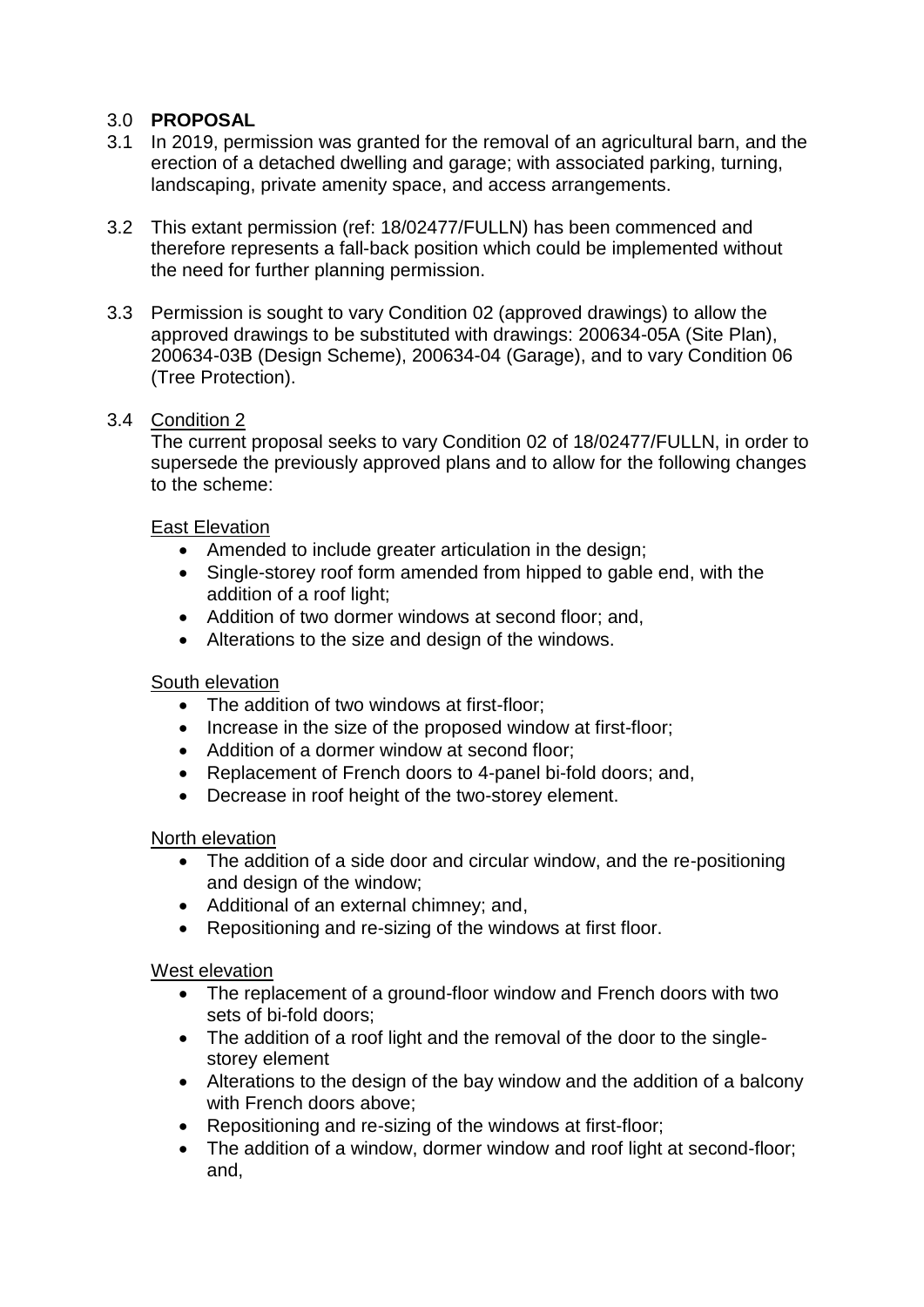The increase in height and depth and the reduction in the width of the rear projection.

### Garage

- Repositioning of the garage 2m away from the northern boundary.
- 3.5 The proposal is on essentially the same footprint as the previously approved dwelling. A summary of the changes to the overall dimensions of the dwelling proposed within this application is presented below:

|                           | 2018              | 2020              | Variation          |
|---------------------------|-------------------|-------------------|--------------------|
|                           |                   |                   |                    |
| Ridge height at highest   |                   |                   |                    |
| point                     | 9.8m              | 9.8m              | No change          |
| Two-storey reduced        |                   |                   |                    |
| element                   | 9.8 <sub>m</sub>  | 8.88m             | Decrease of 0.92m  |
|                           |                   |                   |                    |
| Ridge height of rear      |                   |                   |                    |
| projection                | 9.01m             | 9.8 <sub>m</sub>  | Increase of 0.79m  |
| Width of rear projection  | 6.26m             | 5.59m             | Decrease of 0.67m  |
| Depth of rear projection  | 6.15m             | 7 <sub>m</sub>    | Increase of 0.85m  |
|                           |                   |                   |                    |
| Overall depth of dwelling |                   |                   |                    |
| (excluding bay window)    | 12.90m            | 13.94m            | Increase of 1.04m  |
| Width of two-storey       |                   |                   |                    |
| principal elevation       | 17.45m            | 17.50m            | Increase of 0.05m  |
|                           |                   |                   |                    |
| Width of Single storey    |                   |                   |                    |
| element                   | 4.51m             | 4.51 <sub>m</sub> | No change          |
| Depth of single-storey    |                   |                   |                    |
| element                   | 5.50 <sub>m</sub> | 6.19              | Increase of 0.69m  |
| Height of single-storey   |                   |                   |                    |
| element                   | 5.25m             | 5.6m              | Increase of 0.35m  |
| Area of single-storey     |                   |                   |                    |
| element                   | 24.81m2           | 27.92m2           | Increase of 3.11m2 |
|                           |                   |                   |                    |
| Overall ground-floor area | 201.95m2          | 201.83m2          | Decrease of 0.12m2 |
|                           |                   |                   |                    |

## 3.6 Condition 6

The proposal to vary Condition 06 would allow a minor change to the positioning of the tree protection fencing and would utilise the existing boundary fencing within this.

### 4.0 **RELEVANT PLANNING HISTORY**

- 4.1 20/00422/DDTPO Remove dead and fallen Elm from Woodland (TPO.TVBC.1157 - W2). Consent 24.02.2020
- 4.2 19/00710/DDTPO Fell dead Elms and clear fallen trees from within woodland W1 of TPO.TVBC.1157. Approval 20.03.2019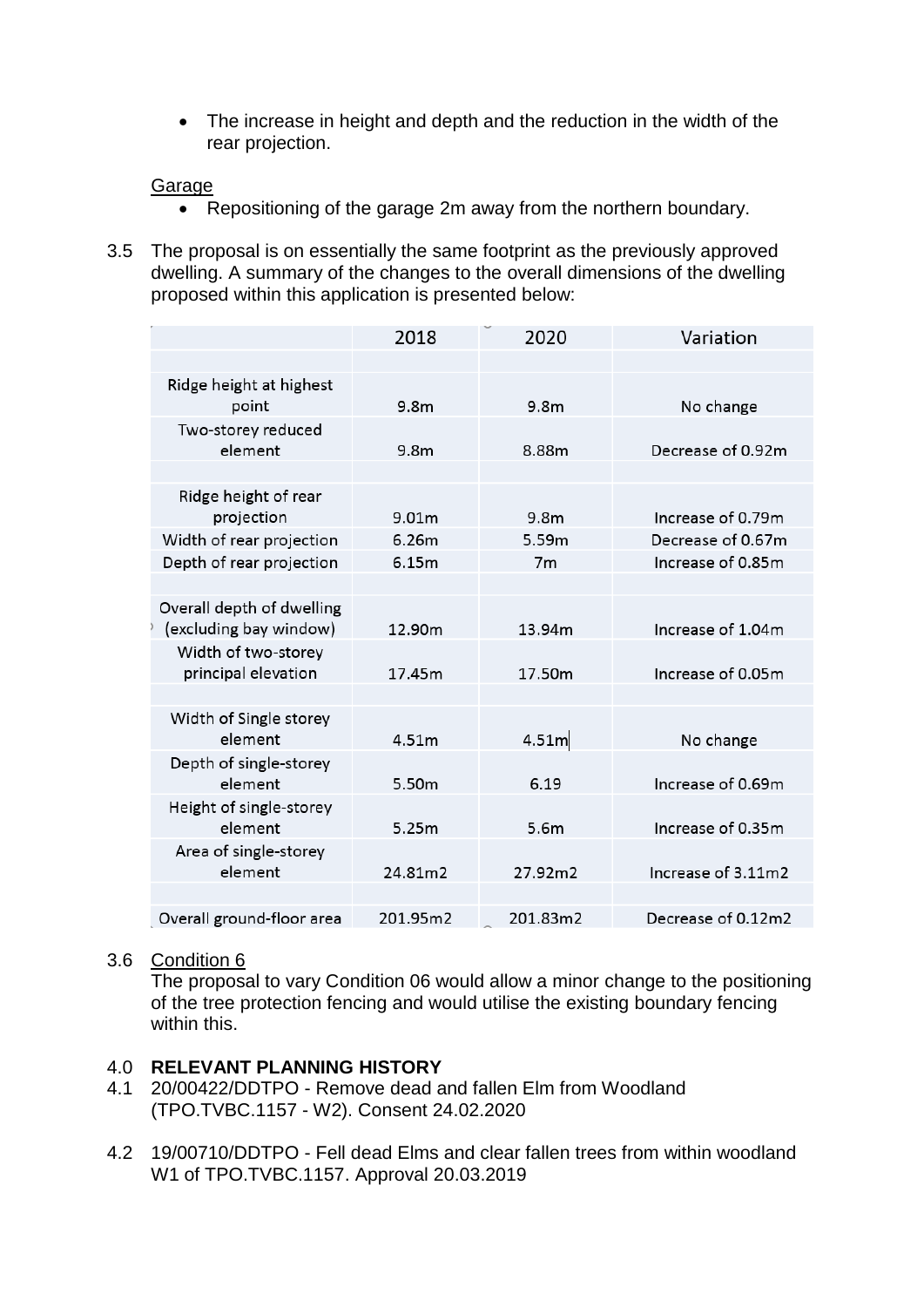- 4.3 18/02477/FULLN Removal of existing barn, and the erection of a detached dwelling and garage; with associated parking, turning, landscaping, private amenity space, and access arrangements. Permission subject to conditions and notes 08.03.2019
- 4.4 18/01412/FULLN: Removal of existing barn, and the erection of a detached dwelling and garage, with associated parking, turning, landscaping, private amenity space, and access. Withdrawn 18.07.2018
- 4.5 16/02815/PDQN: Notification for Prior Approval under Class Q Change of use of agricultural building to dwellinghouse. Refused 17.01.2017. Appeal Allowed 26.01.2018

## 5.0 **CONSULTATIONS**

## 5.1 **Landscape** – **No Objection**.

In principle, the proposals put forward are satisfactory and there is no landscape objection. Although an additional storey has been added, the size and scale of the proposed development remains very similar to that of the previous design.

It is noted from a site visit undertaken (13.11.2020) that a significant amount of soft vegetation which forms part of the screening around the eastern perimeter of the site has been removed, opening up views into the site from the public right of way. The screening here was an important factor in the consideration of the application as it ensured that the development of the new property was not contrary to Policy COM 12 – (that the development should not be visually more intrusive within the landscape). Within the detailed landscape plan which is yet to be submitted, it should be ensured that replacement soft landscaping is planted throughout this wooded area to re-establish this screen within the first available planting season. This should also be accompanied by a landscape management plan to ensure that all new and existing planting establishes and successfully retains a sufficient landscape buffer.

- 5.2 **Trees – No Objection**.
- 5.3 **Andover Ramblers No Objection**.
- 6.0 **REPRESENTATIONS**
- 6.1 **Amport Parish Council No Objection.**
- 6.2 1 x letter of **Objection**

Georgia Down House, Georgia Lane, Amport SP11 8BN:

'*The site is opposite the ancient woodland in Pond Ground. It is down an undeveloped lane which has woodland on either side of the road until recently. A TPO had been established to protect the trees and surrounding hedgerow. However more than 30% of the trees have been removed and a large oak tree (over 100 years old) has been recently damaged. This part of the lane is home to lots of owls, birds of prey and a variety of bats as well as rare corn buntings in the field bordering the plot. It is a regular walk for locals and one of the few places unspoilt.*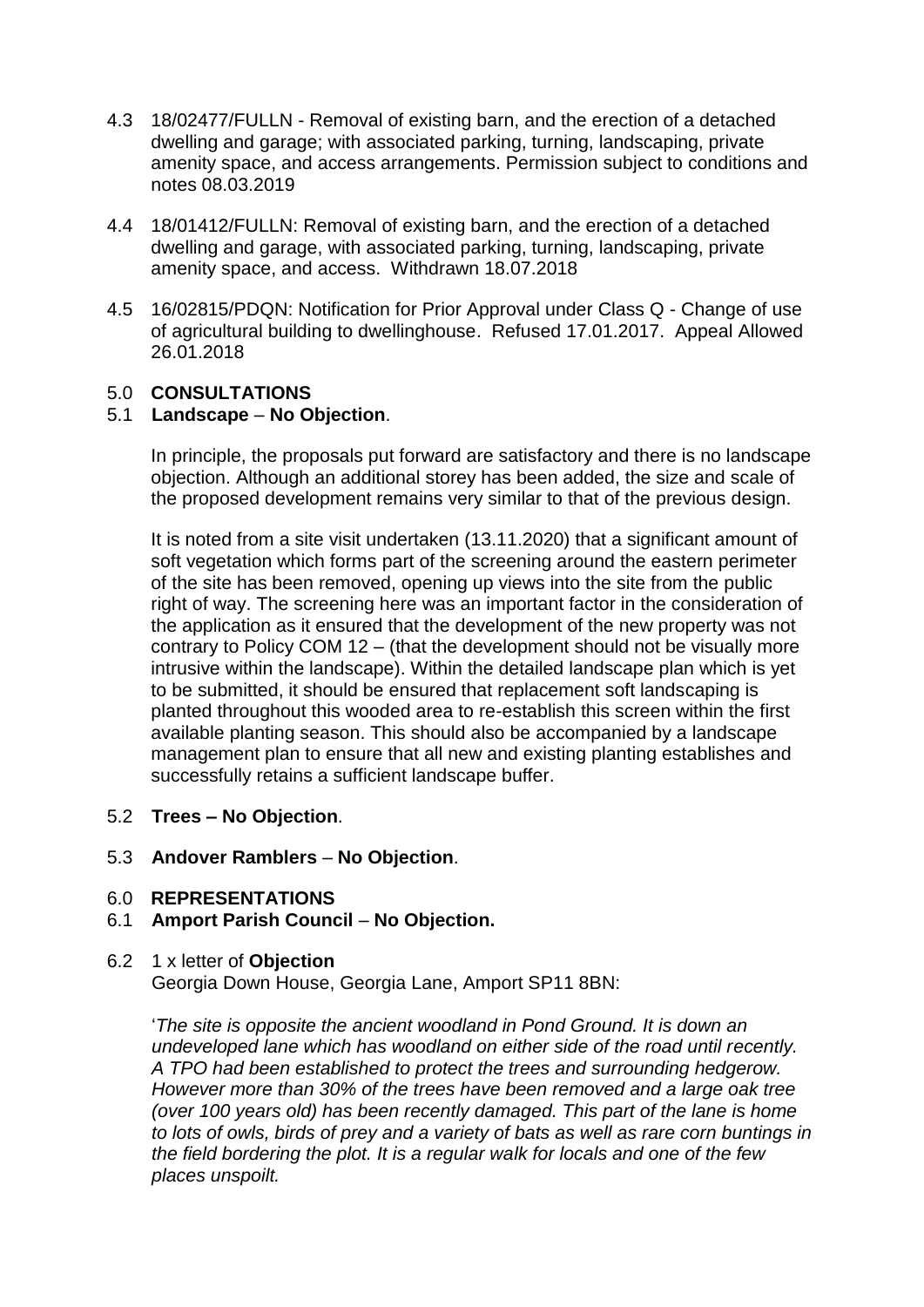*This variation is asking to remove more of the natural habitat, the trees have already been substantially cut back and to allow for more will destroy the home to a large number of birds.*

*In addition adding a 3rd floor to a house is unprecedented in this area and will encourage everyone else to increase the sizes of their homes which will all become more visible.*

*Reasons for objection*

- *Anything out of character with other development in the area*
- *Too much development for the site*
- *Approval would create a precedent meaning that it would be difficult to object to similar proposals*
- *The proposed development will damage the natural environment or will result in significant loss of trees or the loss of trees for which tree protection orders are in place*
- *The proposed development is not in keeping with the stylistic context or scale of the local area'.*

# 7.0 **POLICY**

- 7.1 Government Guidance National Planning Policy Framework (NPPF) National Planning Practice Guidance (NPPG)
- 7.2 Test Valley Borough Revised Local Plan (2016)(RLP)
	- COM2 Settlement Hierarchy
	- E1- High Quality Development in the Borough
	- E2 Preserve, Conserve and Enhance the Landscape Character of the Borough

#### 8.0 **CONSIDERATIONS Background**

- 8.1 Section 73 of the Town and Country Planning Act 1990 allows for the variation of a condition associated with a planning permission, including to seek a minor material amendment to the approved development. The effect of approving this current application to vary conditions 2 and 6 of the original planning permission would be to accept the amendments detailed on the latest proposed plans and details.
- 8.2 The main consideration is the effect of the proposal on the character and appearance of the area, and whether the proposals accord with policies E1 and E2 of the RLP in this regard.

### **Character and Appearance**

8.3 Georgia Lane has a rural character which is comprised of attractive woodland together with some sporadic housing. The design, scale and massing of dwellings vary within the local area but are broadly characterised by two and three storey detached dwellings set within generous landscaped gardens.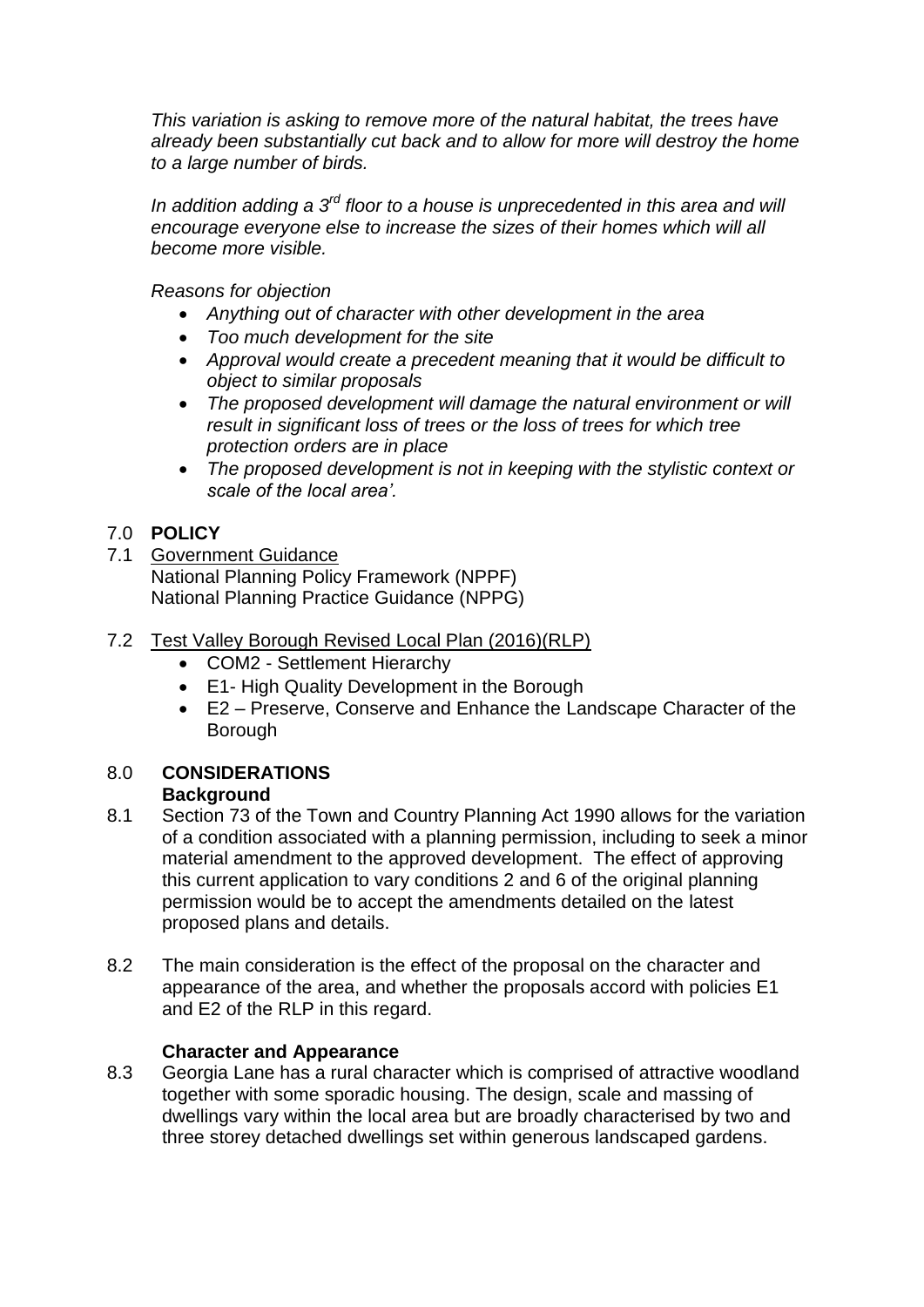- 8.4 The proposal is similar to that approved in terms of its positioning, scale and size, and it is only the elevational treatments which offer significant variation. The area has a variety of different styles and design of houses without any dominant style or treatment and as such the appearance of the dwelling would not appear out of place with its surroundings.
- 8.5 Public views from the PRoW 29 to the north of the application site would be at a distance such that any elevational changes would be hardly perceivable. Public views to the application site from PRoW 19 would be partially screened by the existing woodland. Any glimpsed views would be to the principal elevation which would have a reduced frontage to that previously approved.
- 8.6 Whilst the Landscape Officer raises no objection to the proposal, it is recommended that mitigation in the form of planting throughout the wooded area along the site frontage to re-establish the landscape screen is undertaken. It is considered that the retention, enhancement and management of the existing vegetation around the site in addition to new planting would, in time, provide further screening from both public rights of way. Consequently, and subject to a landscaping and maintenance condition which was also included within the previous permission, it is considered that the changes to the design of the property would not have a detriment impact on the character and appearance of the immediate or wider landscape.
- 8.7 An objection to the application sets out that the proposal would be overdevelopment of the site and not in-keeping with the character of the surrounding dwellings. Whilst it is acknowledged that the proposal would introduce a number of changes to all elevations, the proposed dwelling is not substantially different in terms of scale and massing to that previously approved. As such, it is considered that the proposal would respect the character of the area and not appear cramped but suitably considerate of its verdant surroundings.
- 8.8 The objection received sets out that the proposal will damage the natural environment with the loss of protected trees. No protected trees are proposed to be removed, and the Tree Officer has confirmed that there is no objection to the proposal. It is considered that the proposed dwelling and garage would be situated similarly to the approved scheme, and the proposed tree protection would provide sufficient protection to on-site trees.
- 8.9 It is considered that the proposed amendments are relatively minor in nature and would not significantly alter the impact of the originally approved development in respect to the character and appearance of the area. Subject to conditions, the proposed scheme would be in accordance with the relevant criteria of Policies E1 and E2 of the RLP.

### **Other Matters**

8.10 Concern has been raised that the changes proposed would set a precedent for future development. Each application for planning permission is judged on its own planning merits. In this instance, the application site benefits from having a fall-back position of extant planning permission (18/02477/FULLN), and this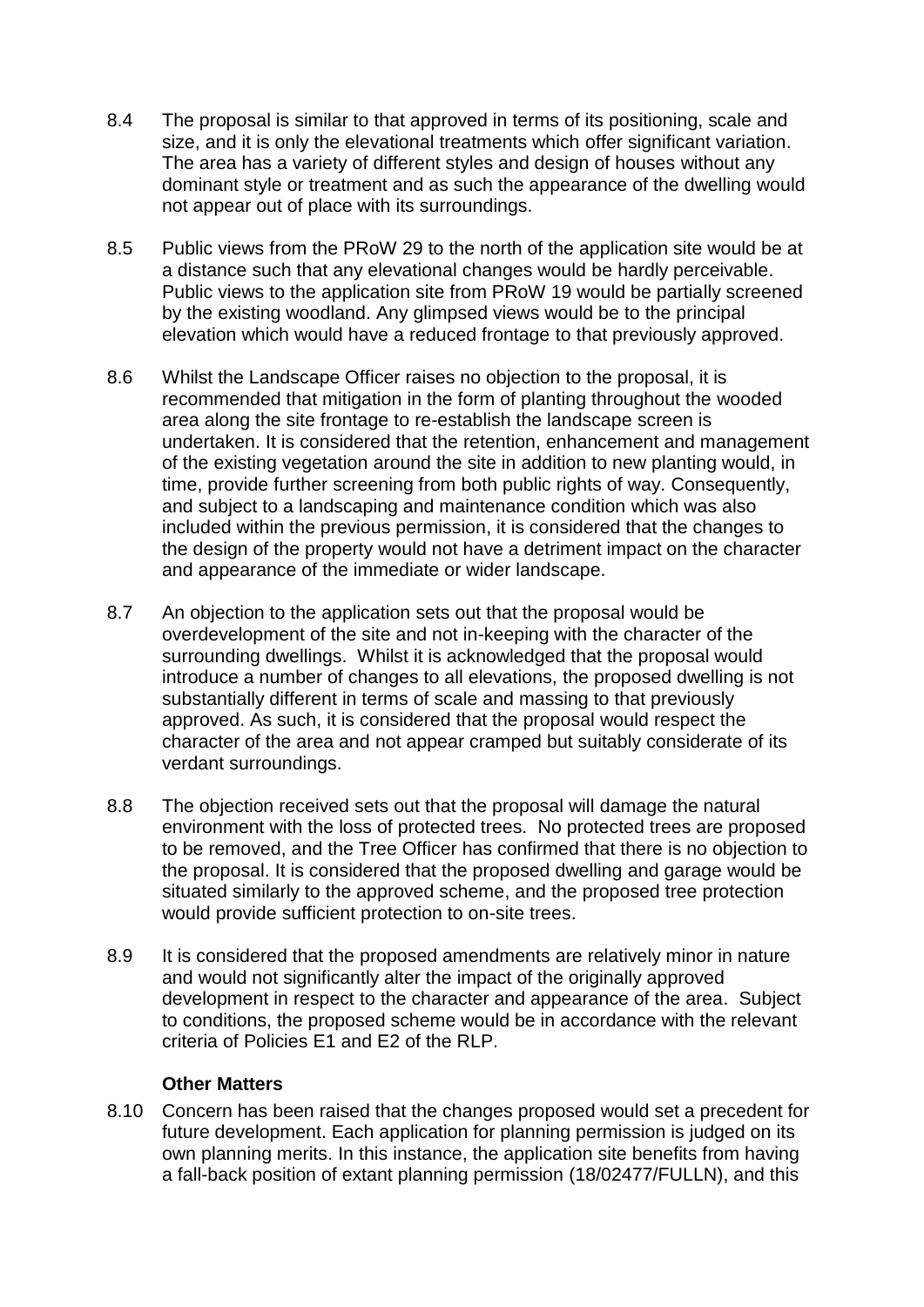position is given significant weight in the planning balance. It is considered that the amendments to planning permission 18/02477/FULLN are of a scale and nature that results in a development which is not substantially different from that which has been approved. Consequently, it is considered that granting planning permission in this instance would not set a precedent for future development.

8.11 This fall-back position also means that nutrient neutrality does not need to be addressed within this application as no further residential occupation of the site is proposed above that already granted permission.

# 9.0 **CONCLUSION**

- 9.1 Having regard to the proposed changes to the scheme, it is considered that the resultant development would continue to be acceptable in respect of the principle of development, and subject to conditions acceptable in respect of its impact on character and appearance and trees, and would comply with the relevant policies of the RLP.
- 9.2 With regard to the proposed conditions, condition 3 (details of materials) of the original planning approval is no longer necessary as details have been submitted to and approved in writing by the Local Planning Authority.

#### 10.0 **RECOMMENDATION PERMISSION subject to:**

- **1. The development hereby permitted shall be begun within three years from the 8 th of March 2019. Reason: To comply with the provision of Section 91 of the Town and Country Planning Act 1990 as amended by Section 51 of the Planning and Compulsory Purchase Act 2004.**
- **2. The development hereby permitted shall not be carried out except in complete accordance with the details shown on the submitted plans, numbers: 200634-03 B; 200634-04; 200634-05 A; and, MB200914-01-01 A. Reason: For the avoidance of doubt and in the interests of proper planning.**
- **3. The development hereby permitted shall not be occupied until full details of hard and soft landscape works have been submitted to and approved in writing by the Local Planning Authority. Hard and soft landscaping shall be carried out in accordance with the approved details before the end of the first planting season following occupation of the dwelling.**

**Hard landscape details shall include: means of enclosure; hard surfacing materials and exterior lighting.**

**Soft landscape details shall include: planting plans; written specifications (including cultivation and other operations associated with plant and grass establishment); schedules of plants, noting species, plant sizes and proposed numbers/densities.**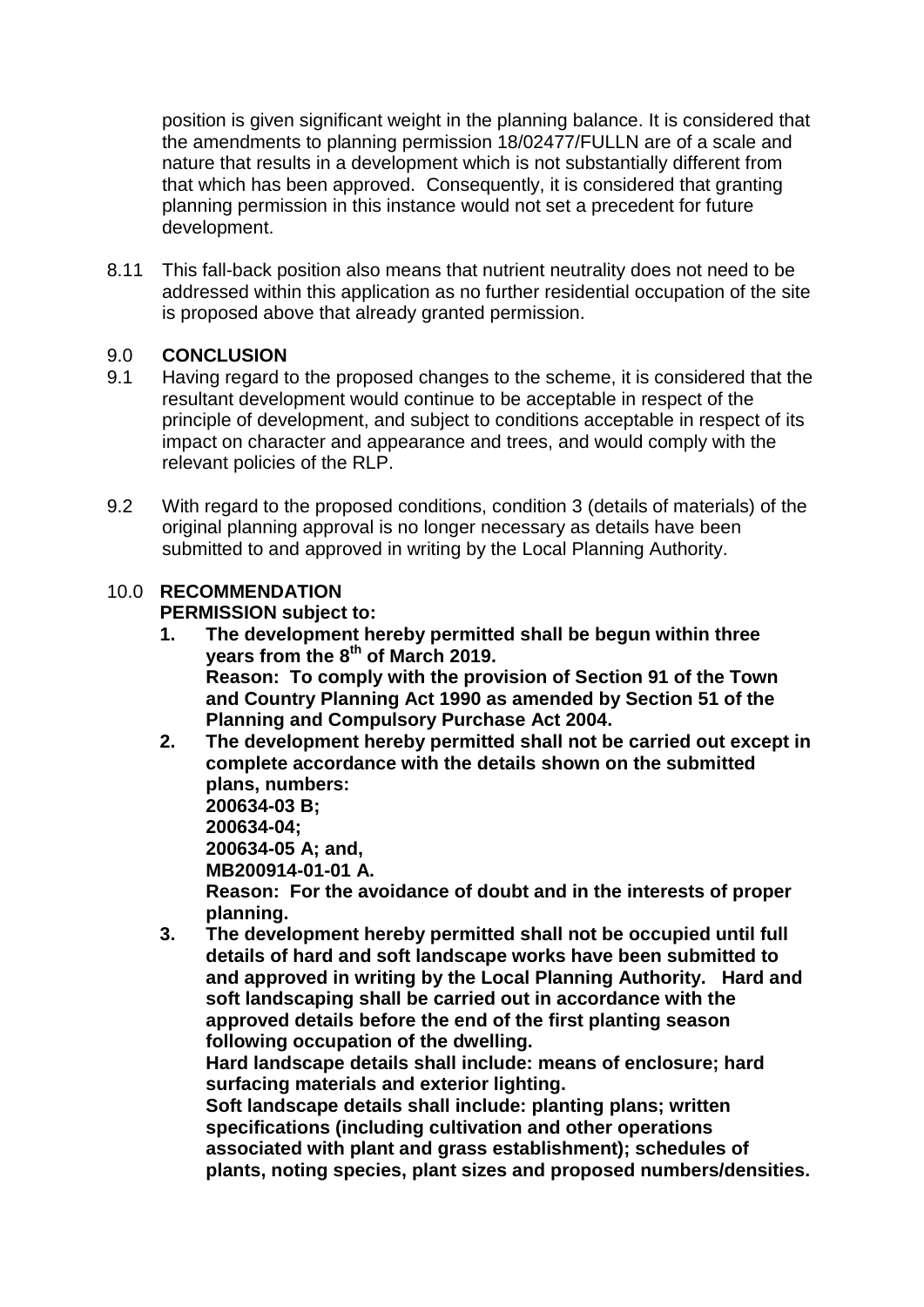**Reason: To improve the appearance of the site and enhance the character of the development in the interest of visual amenity and contribute to the character of the local area in accordance with policies E1 and E2 of the Test Valley Borough Revised Local Plan DPD.**

**4. The development hereby permitted shall not be occupied until a schedule of landscape maintenance for a minimum period of 5 years has been submitted to and approved in writing by the Local Planning Authority. The schedule shall include details of the arrangements for the ongoing maintenance during that period in accordance with appropriate British Standards or other recognised codes of practise. The landscaping shall be maintained in accordance with the approved schedule.**

**Reason: To ensure the provision, establishment and maintenance to a suitable standard of the approved landscape designs to create and maintain the appearance of the site and enhance the character of the development in the interest of visual amenity and to contribute to the character of the local area in accordance with policies E1 and E2 of the Test Valley Borough Revised Local Plan DPD.**

**5. Development shall proceed in accordance with the details shown on the tree protection plan, drawing number MB200914-01-01 Rev. A (Arbor-Eco Consultancy dated December 2020), and Section 5 of the Arboricultural Impact Assessment prepared by SJ Stephens Associates (February 2019).Tree protective measures shall be installed, maintained and retained for the full duration of works or until such time as agreed in writing with the Local Planning Authority. No activities, nor material storage, nor placement of site huts or other equipment what-so-ever shall take place within the barriers.** 

**Reason: To ensure the avoidance of damage to existing trees and natural features during the construction phase in accordance with policy E2 of the Test Valley Borough Revised Local Plan DPD.**

- **6. All service routes, drain runs, soakaways or excavations in connection with the development hereby permitted shall remain wholly outside the tree protective barriers without the prior written agreement of the Local Planning Authority. Reason: To ensure the avoidance of damage to existing trees and natural features during the construction phase in accordance with Test Valley Borough Revised Local Plan policy E2.**
- **7. At least the first 6 metres of the re-opened access onto Georgia Lane measured from the nearside edge of carriageway of the adjacent highway shall be surfaced in a non-migratory material before first use of the access commencing and retained as such at all times.**

**Reason: In the interest of highway safety in accordance with policy T1 of the Test Valley Borough Revised Local Plan DPD.**